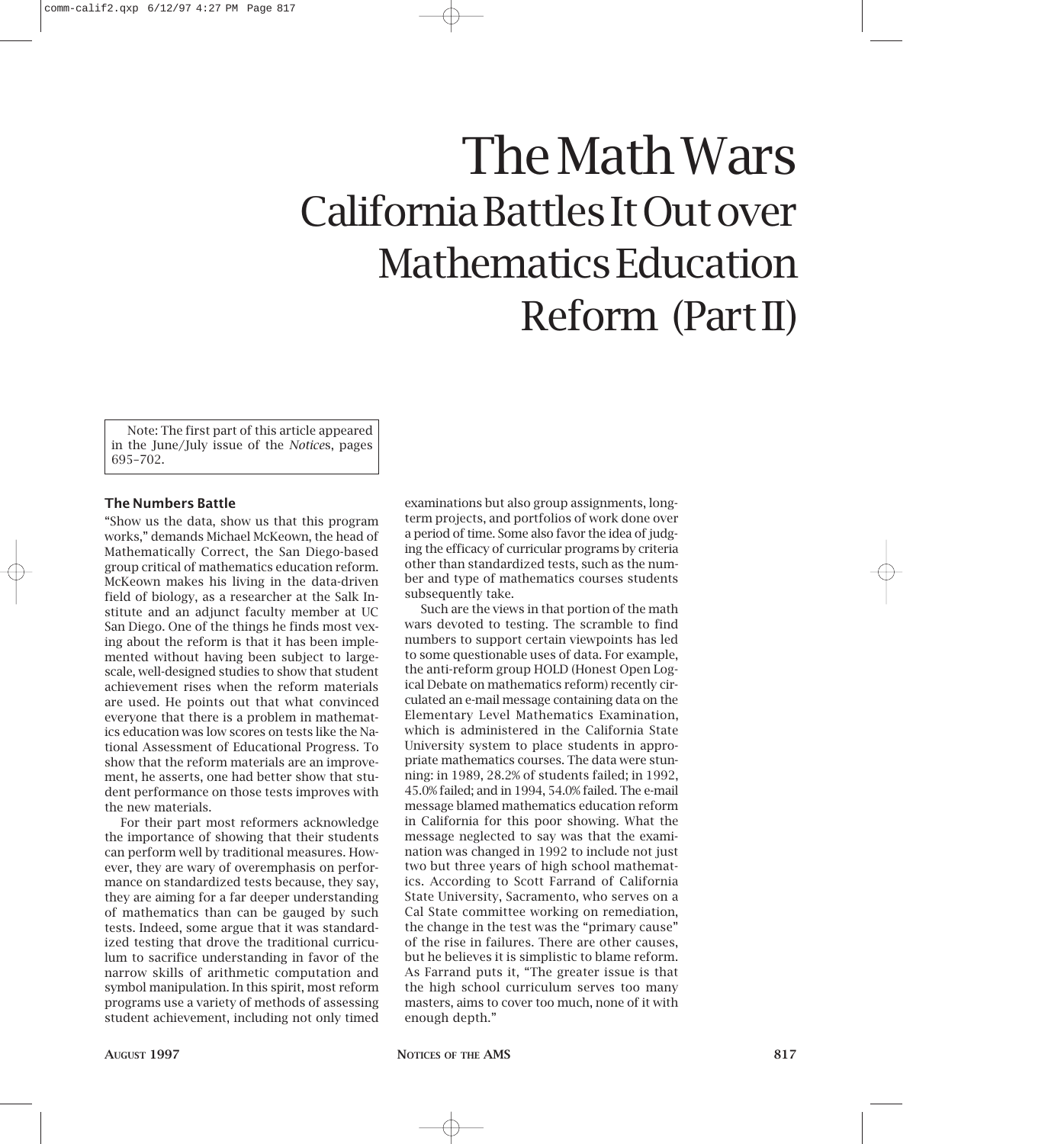This example shows how seemingly clear-cut statistics can mask a much more complicated picture. Indeed, one of the reasons there is a dearth of data on the reform is that it is very difficult to design studies of educational programs well enough to produce meaningful statistics. Asked what kind of evidence would satisfy him that the reform was working, McKeown reels off a list of variables that would need to be controlled in a well-designed study. For example, one must control for the fact that experimental programs are sometimes tested only on students who are already doing well rather than on students who are still struggling with the old program. Pretests and posttests have to take into account the prior achievement of the students. Often it is the better and more enthusiastic teachers who volunteer to test new programs, and they may also make greater efforts if they know that their performance is being monitored. The sample of students and teachers must be large enough to test whether the program can be used in different settings, and a variety of programs should be included so that results can be compared. And then there is the "Hawthorne effect", which suggests that a change in any variable will cause a temporary rise in achievement.

McKeown has one example of an educational study that aimed for scientific rigor: Project Follow-Through. Sponsored by the U.S. Department of Education, Project Follow-Through was begun in 1967 as part of Lyndon Johnson's "War on Poverty" and received funding through 1995, for a total of about \$1 billion. During its main phase from 1968 to 1976, 10,000 children in 120 communities were studied. The main objective of Project Follow-Through was to come up with effective ways to teach disadvantaged children. Twelve different approaches were included in the study, and many of them utilized ideas in use in reform classrooms today, such as constructivism and group learning. One of the approaches was called "direct instruction" and was based on the ideas of Siegfried Englemann, who developed finely honed materials to be used by teachers in more or less the traditional mode of instruction. Mathematics test scores pointed to "direct instruction" as being far and away the most effective of the approaches in the study. Before the evaluation of Project Follow-Through was released, questions were raised about the methodology and some of the findings, and the project's results were buried under the ensuing controversy. Thus the largest educational study ever undertaken in the U.S. was never used to shape educational policy.<sup>1</sup>

Needless to say, none of the reform programs has been part of a study as extensive as Project Follow-Through. For the two programs discussed in this article, MathLand and the Interactive Mathematics Program (IMP), the data that exist may not be sufficiently conclusive to change the minds of the critics of these programs. When MathLand was put on the textbook adoption list in California, there were no reliable data showing how it influenced student achievement. According to MathLand's national mathematics consultant, Dennis Estrada, for three years teachers extensively field-tested the program with students and helped to shape and fine-tune all of the lessons. Estrada explains that in classroom field testing, authors and editorial team members work closely with teachers and students. Achievement data collected in such an environment would not be reliable, he says.

Now that MathLand has been out for a couple of years, a study has been done using standardized test scores for 30,000 students in grades one through six in eight school districts in California.2 The districts supplied scores for 1995—the year before MathLand was implemented in those districts—and for 1996. The study is based on "normal curve equivalent" (NCE) scores, which are a standard way of presenting educational data. The actual NCE scores are not presented. Instead, the study calculates the differences in NCEs between the two testing points, noting that if the NCE is the same from one year to the next, then "one year's growth" has occurred. The study formed 23 cohort groups of students from the same district and at the same grade level, representing all 30,000 students. On tests of applications of mathematics, 13 groups achieved the normal one year's growth, 5 were above normal, and 5 were below normal. On tests of mathematical computation, data were available for only 8 cohort groups, and all of these achieved the normal one year's worth of progress. The reason that so few cohort groups had computation scores was that half of the districts in the study do not test for computation. This is exactly the area in which MathLand has been most strenuously attacked, so these data are unlikely to quell MathLand's critics.

MathLand has had its share of controversies over test scores. After the program was introduced in San Francisco in the fall of 1995, Math-Land took some heat when the school district's mathematics test results showed a decline the following spring. An article in the *San Francisco Examiner* reported that schools superintendent

<sup>1</sup>*A group at the University of Oregon has assembled a great deal of information on Project Follow-Through at the Web site* [http://darkwing.uoregon.edu/](http://darkwing.uoregon.edu/~adiep/ft/151toc.htm) [~adiep/ft/151toc.htm](http://darkwing.uoregon.edu/~adiep/ft/151toc.htm).

<sup>2</sup>*A press release about the study is available on the Math-Land Web site at* [http://192.216.191.114/](http://192.216.191.114/assessinmath.html) [assessinmath.html](http://192.216.191.114/assessinmath.html).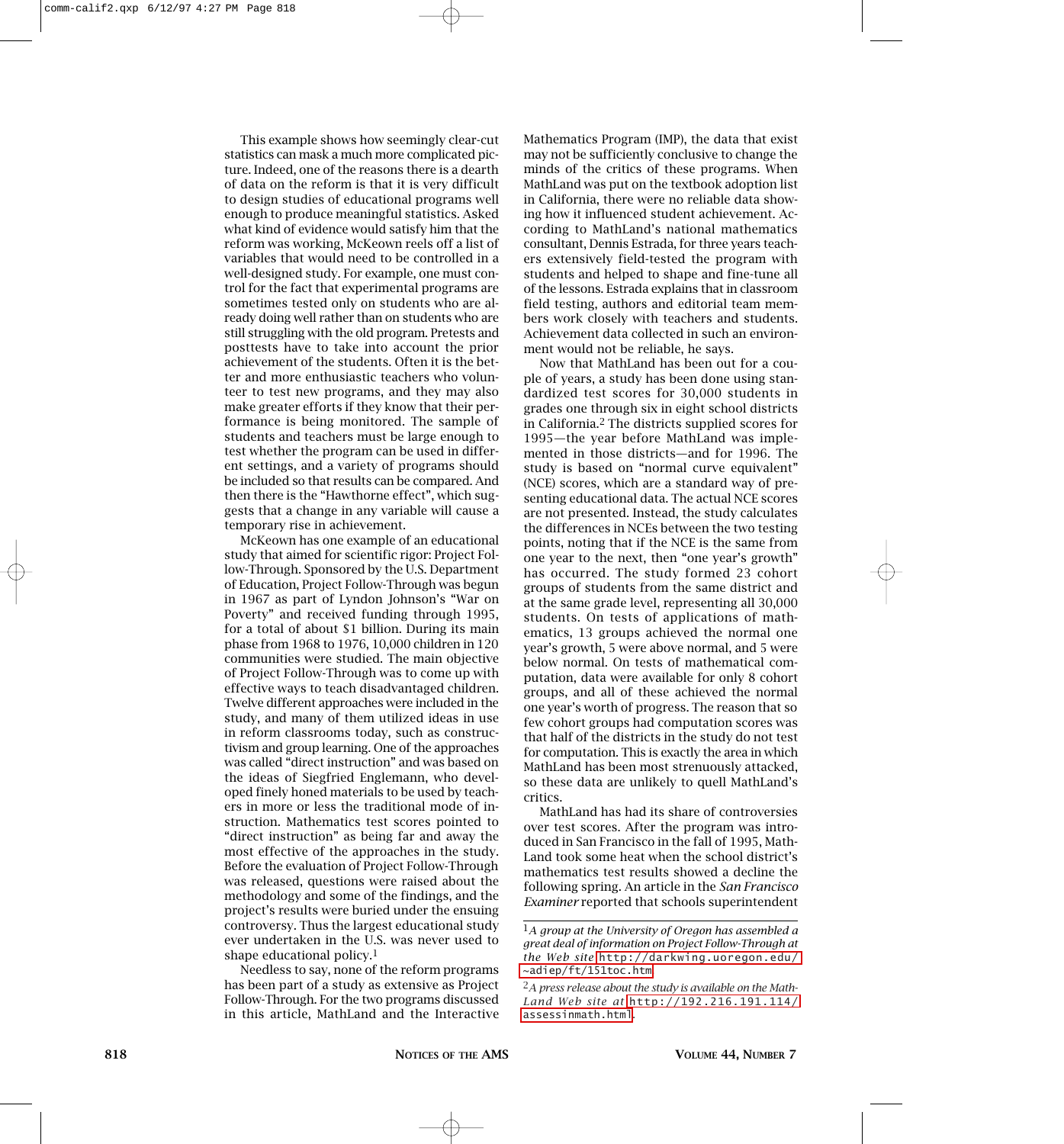Bill Rojas believed the drop in scores was due to MathLand. "There's math and math substitutes," he was quoted as saying. "Let's get real math in there." In fact, it is unlikely that Math-Land was responsible for the drop in test scores, because San Francisco was phasing the program in gradually, and teachers had only taught with three MathLand units during 1995–96. Rojas also suggested that one problem was that classes were too large. During the 1996–97 school year San Francisco made substantial reductions in class size. The spring 1997 test scores, released in May, showed marked gains in mathematics achievement. A news release from the San Francisco Unified School District said Rojas was "jubilant" at the results, which he attributed to smaller classes. Did MathLand deserve criticism for the drop in test scores the previous year? Did it deserve some credit for the rise in test scores this year? These are not simple questions to answer.

MathLand was produced by a commercial publisher, whereas IMP was developed through a grant from the National Science Foundation (NSF), which typically requires evaluation components in its curriculum development projects. In 1992 the Wisconsin Center for Education Research (WCER) began a five-year evaluation of IMP. One part of the evaluation has focused on whether IMP students take more mathematics courses than students enrolled in traditional courses. In a study of three schools offering both IMP and the traditional sequence of high school mathematics, the percentage of IMP students taking three years of mathematics ranged from 77% to 94%, compared to a range of 69% to 76% for non-IMP students. This effect was more pronounced for African-American students: 79% of those in IMP took three years of mathematics, compared to 51% of those in traditional courses. Very few of the students in either IMP or traditional programs went on to calculus in high school, and their performance was about the same, with an average grade of C. IMP students also had higher grade-point averages in mathematics and overall; SAT scores were not available for all students, but when they were available, they were about the same for the two groups. In one analysis, a group of IMP students with high scores on a seventh-grade standardized mathematics test was matched with a group of non-IMP students with comparable scores. An IMP-produced newsletter called *Evaluation Update* says this analysis found that the mean mathematics SAT scores for the IMP students was 545, compared to 531 for the non-IMP students. However, the more detailed WCER report says that this difference is not statistically significant.

One aspect of the WCER evaluation that has left some leery of its conclusions is the fact that all results must be cleared by the directors of IMP before they are released. This stipulation is made clear in the introductory pages of the WCER reports. Alfred Manaster is a mathematics professor at UC San Diego and has had extensive experience with the Mathematics Diagnostic Testing Project, which is used by many colleges and universities in California to place students in appropriate mathematics courses, and with the videotape portion of the Third International Mathematics and Science Study (TIMSS). Manaster is dismayed by the lack of independence of the evaluation of IMP, but he says it is typical of NSF-funded programs. After looking at an NSF report on evaluations of the curricular projects it funds, he says, "it seemed clear to me that all these project evaluations were being controlled by the project directors themselves." He says the lack of independence of the WCER evaluation "confirms why I'm troubled" about IMP. "That's not a good way of doing business, but that seems to be the way the NSF has embraced," he remarks. "It makes it very hard to say which programs are good."

In the background of the controversy over test scores and reform, one senses the implicit message that teachers cannot be trusted in their judgments of what works for their students. When a teacher like Margaret DeArmond—who has a degree in mathematics and many years of teaching to her credit—says that IMP works for her students, her statement carries weight. But most teachers do not have that background: in California in 1990–91, 51% of public high school teachers who taught one or more mathematics classes did not have even a minor in the subject. The calls for data about the reform programs are to some extent calls for "teacher-proof" programs. UC Davis mathematics professor Sherman Stein wrote in a recent "Letter to the Editor" (*Notices*, March 1997, page 312), "If all teachers were mathematically well prepared, I for one would stop worrying about the age-old battle still raging between 'back to basics' and 'understanding'." And maybe the concerns over test scores would ease as well.

## **Propaganda Warfare**

Abigail Thompson, a mathematics professor at UC Davis, became concerned about mathematics education reform when her daughter started attending public school in Davis and "I realized she wasn't learning any math." Thompson has since helped to launch Starting With Math, a UC Davis program aimed at strengthening teachers' knowledge of mathematics, and she has made presentations and written about her views on the reform approach. While her main concerns are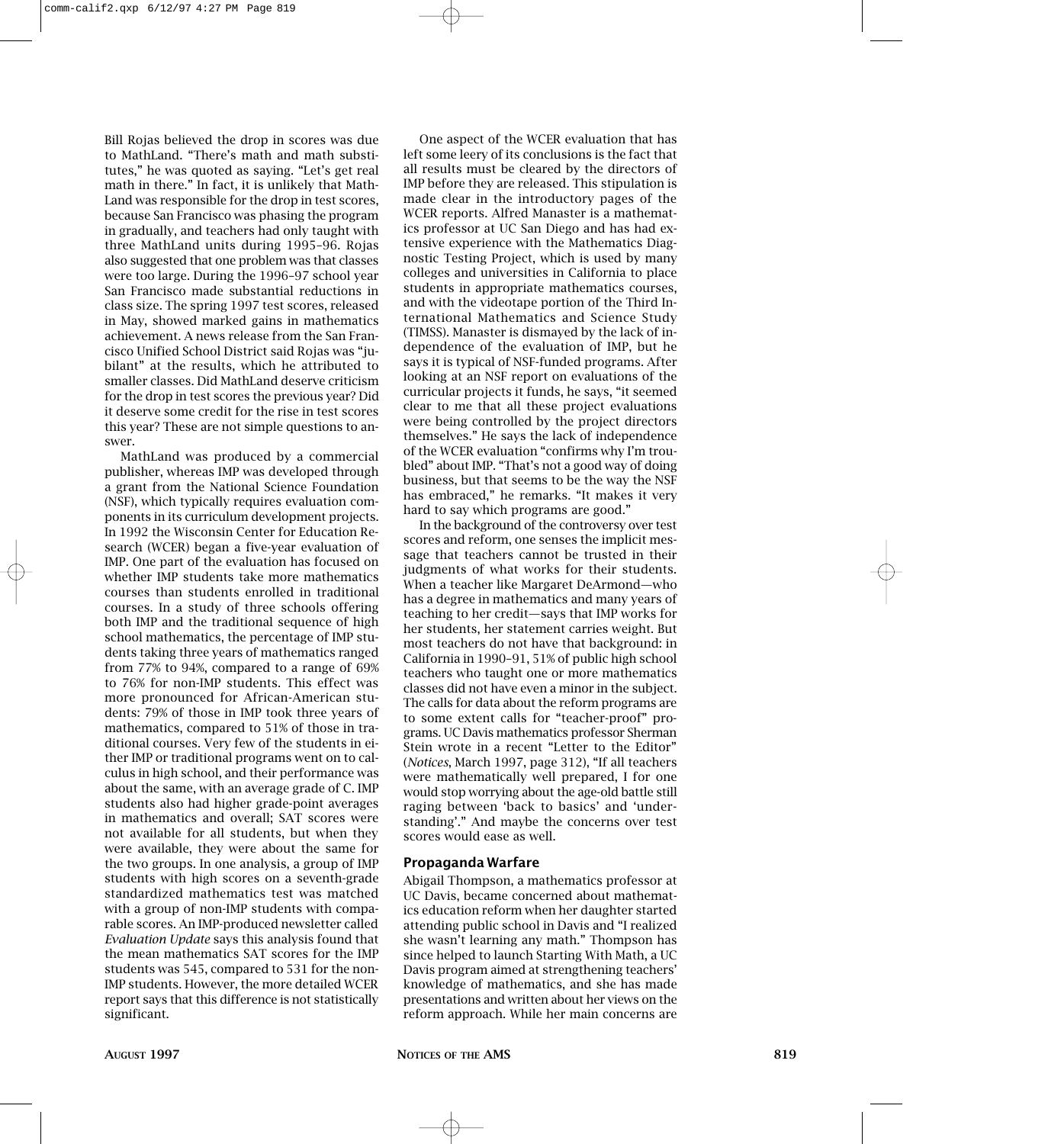# *A Veteran Sums Things Up*

Richard Askey, a professor of mathematics at the University of Wisconsin, is an experienced veteran of the math wars, having followed changes in mathematics education for many years. He has also been a vociferous critic of the NCTM Standards—and one who has actually read the Standards cover to cover. His influence on mathematics education reform can be seen in a recent article in the NCTM publication *The Mathematics Teacher* entitled "Who Is Dick Askey and Why Is He So Upset about the Standards?", by Susan Addington and Judith Roitman. The following sums up, in Askey's words, some of the problems he has seen with mathematics education reform over the years.

"Mathematics is like a stool; it sits on three legs. In the New Math period the only leg used was the structure of mathematics. The feeling was that if you understood the structure of mathematics, then you could compute and solve problems. That turned out to be false for all except a small group. Then we got 'Back to Basics', which was founded on computation. However, the level was too low, and good problems and structure were both ignored. This failed badly. Then NCTM tried Agenda for Action and later the Standards. Both of these were built on the idea that if you could solve problems, then you could do mathematics. You can, but at too low a level. All three are needed—problems, technique, and structure. I fail to see why this obvious fact is not appreciated, but it does not seem to be. The New Math failed for good reasons, and the New New Math will fail for good but different reasons. Maybe then we can start to try to do this right."

> mathematical—especially the mathematics background of teachers—Thompson has found that the disagreements over reform have taken on a political slant, "which is just ridiculous," she says. After she made a presentation at a meeting of the State Board of Education, she was invited to speak at a local Republican convention. A liberal Democrat, Thompson was stunned. Mathematicians tend to jump into such issues with both feet, she says, "and then they find themselves labeled as right-wing conservatives. And it's pretty hilarious. I don't know any mathematicians who are right-wing conservatives."

> Thompson found herself labeled according to the stereotypes that have arisen in the math wars, in which caricature has become a weapon. For example, conservative syndicated columnist Debra J. Saunders has adopted the fight against reform as a personal crusade with columns sporting titles like "Creatures from the New-New-Math Lagoon" and "Crashing the Educrat Oligarchy". Her columns, harshly sarcastic in tone, depict the reformers as low-standards pushovers who just want to get kids to "feel good" about math. For its part, the reform side has tried to cast its opponents as privileged elitists who fear that the reform movement will force their kids to mix with "those kids". Sometimes the reformers describe their struggle in rather grandiose terms. In an essay aimed at teachers who have been attacked over the reform, Julian

Weissglass of the Center for Educational Change in Mathematics and Science at UC Santa Barbara compares opposition to the reform movement to opposition to the Emancipation Proclamation and to giving women the vote. The controversy has also sometimes taken on religious overtones. According to Tom Sallee, a UC Davis mathematics professor and co-developer of the reform-minded program, College Preparatory Mathematics (CPM), a Baptist minister in Davis went to his daughter's teacher and asked if CPM taught kids to be independent and think on their own. When the teacher replied yes, the minister pulled his daughter from the class, saying that he did not want his daughter to think she could understand things on her own. According to his beliefs, knowledge is only handed down from those who are older and wiser.

The Web sites maintained by the anti-reform side have done much to keep the controversy smoldering. According to Mathematically Correct founder Michael McKeown, their Web page receives 70–100 hits per day. Because those visiting the Web page write in to add their views, there are long lists of personal testimonies by parents and others who have viewed the onslaught of reform with dismay. While the material ranges from serious analyses to scattershot gripes, the Web sites make clear that there is deep and widespread dissatisfaction with the reform. The reform side has not used the Internet as a propaganda tool in the same way. There are Web sites for CPM, IMP, MathLand, and some of the other reform programs, but those sites simply give information about the programs; they do not attack traditionalist views.

What has caused the debate to become so acrimonious? According to Phil Daro, who worked on the California Mathematics Project and now heads a national project called New Standards, part of the reason is that the reformers were unprepared for the responsibilities that fell on their shoulders. Originally theirs was the "voice in the wilderness," he says. When they got their way, "they celebrated victories, and for someone who wasn't part of them, and who thought they were wrong, it must have seemed very grating and hideous," he remarks. "Of course, it was probably because they didn't realize they were winning." Then, within a relatively short period of time, the reformers suddenly found they were responsible for "all those teachers who were doing a poor job in the old system." These teachers continue to be ineffective, but now people are noticing. "The critics are pointing to the same poor teaching that has always been there, and now it's poor because of [reform]."

Social agendas have entered into the debate as well. For example, some on the reform side have emphasized the elimination of "tracking",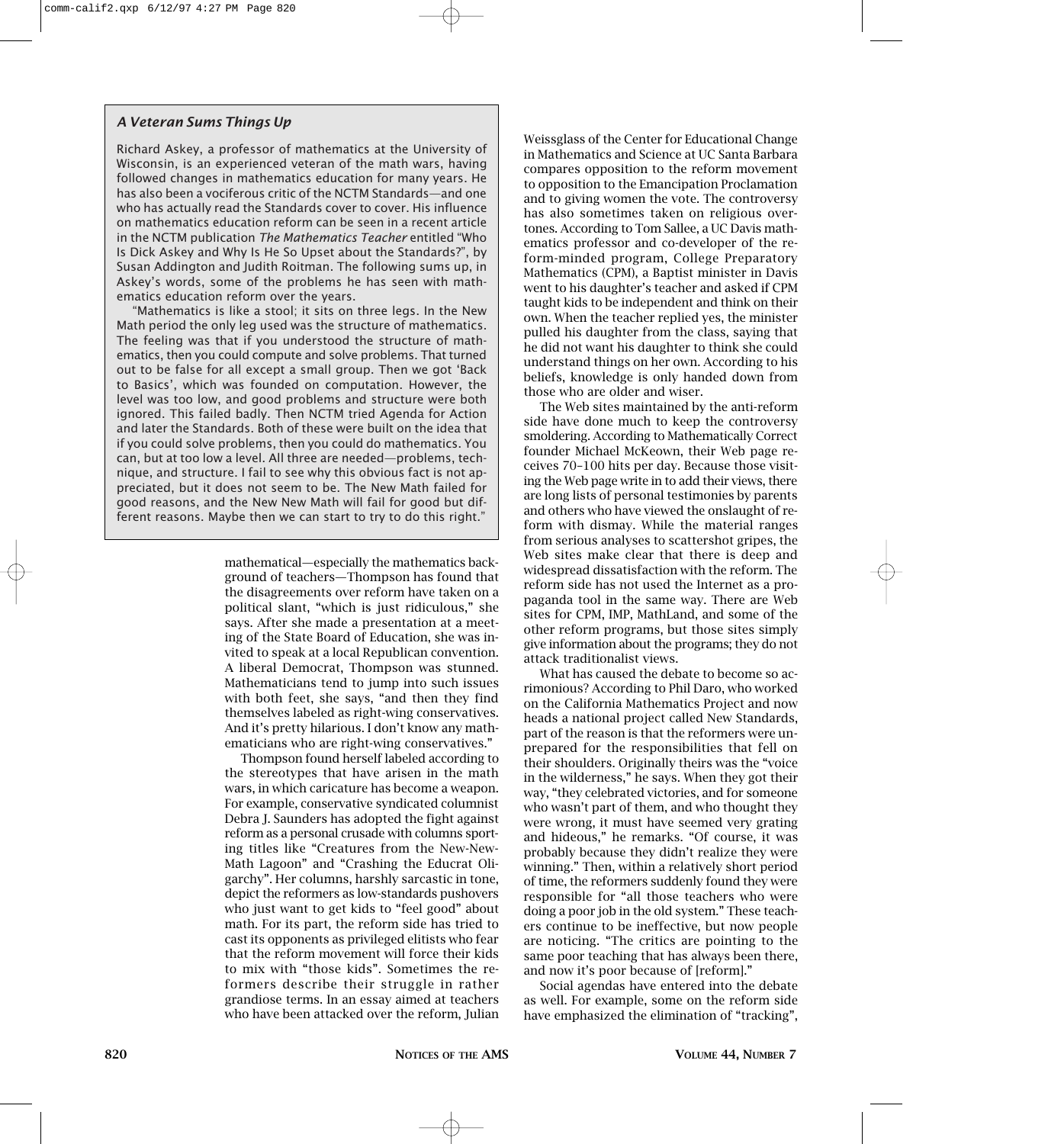which sorts kids according to ability or interest. Historically, tracking has had the effect of steering certain groups into serious mathematics courses and others, especially minorities, into dead-end courses like "consumer math". So the suggestion that by high school students should be given a choice of mathematics courses has brought charges of elitism from the reform camp. In this way, says Daro, the reformers "have created enemies where there weren't any." For its part, the anti-reform side has its share of people pursuing social agendas, who believe "that the conservative, family values are what the schools should be perpetuating," he notes. "They want only 'right' answers, and they make fun of math where there is no right answer. So it becomes a war of ridicule. It's very corrosive and destructive."

What is missing from the debate, says Daro, is a practical, moderate viewpoint that values a balanced approach to mathematics instruction. In his view, there are three aspects that need to be addressed in mathematics curricula: basic skills, conceptual understanding, and problem solving and applications. "That to me defines what a balanced curriculum is," he says. "My view is that if any one of those three wins, it's a disaster, because if any one of those three loses, it's a disaster." The reform has swung mathematics teaching away from skill-and-drill to an activity-based, problem-solving approach. "We've made things more engaging and interesting, but we haven't dealt with conceptual development," he notes. Therefore the reform as it now stands will not cure the ills of mathematics education. "And I think more and more people are realizing that."

## **Smoke from the Battle Obscures Deeper Issues**

James Stigler is a mathematics education researcher at UCLA. He headed the TIMSS videotape study, which provides the most detailed comparisons ever of how mathematics instruction is carried out in Japan, Germany, and the United States. Japanese students' scores in mathematics have been the envy of the U.S. for years now, so there has been a great deal of interest in seeing what Japanese teachers do in the classroom. Ironically, both sides of the reform debate have tried to claim Stigler's work as proof that their approach is right. He says that Japanese teachers use some techniques that might be labeled reform and some that might be labeled traditional, but the Japanese style is neither— it is simply Japanese. "What is interesting is the polarized views of instruction," he remarks. "One type of teaching is liberal, one type is conservative, one type is Republican, one type is Democrat. People have their personal ideologies bound up in it. That's why I'm not so interested in entering the debate."

The main problem Stigler sees is that in the U.S. "we don't have a tradition of studying how things get implemented in the classroom. We make policy by having people argue at an ideological level." In Japan, he says, there is "a whole R&D system" for improving mathematics instruction, in which teachers try experiments, discuss results, write papers, and evaluate their work. It does not matter how good or bad the instruction is deemed to be; the goal is continual improvement. The absence of this kind of careful tending to instruction could in fact doom the reform if teachers fall back on traditional materials because they are easier to use and less controversial.

The reform materials also place greater demands on teachers' knowledge of mathematics. In fact, one reason drill and memorization have dominated mathematics teaching may be that teachers' knowledge of the subject was too weak for anything deeper. Though he has spent a lot of time critiquing reform materials, H. Wu, a mathematics professor at UC Berkeley, actually believes that teacher preparation is a far more serious problem.3 And he points out that the responsibility lies squarely with higher education. "I'm responsible, all of us are responsible, in that we have failed in discharging our obligations as teachers," he says. He points out that the most conservative estimate would put the percentage of mathematics majors going on to do graduate work in mathematics at no more than 20%; he speculates that at Berkeley the figure is no higher than 25%. "But we teach almost every one of our courses as if all our students are going to do graduate courses," he says. "This is totally absurd.…It's a horrible misapplication of our authority." Wu is planning an alternative sequence of courses at Berkeley for those who will not go on to graduate school in mathematics. The courses will try to cut back on some of the technical details that are traditionally emphasized for later use in graduate school in favor of broad themes and major problems in mathematics.

Efforts like Wu's address the future cadre of teachers, but what about those already in the classroom? The reform programs offer training workshops for teachers, but often the emphasis is on implementing new teaching techniques rather than on developing a deeper understanding of mathematics. A few programs, such

<sup>3</sup>*Wu's article "The Mathematician and the Mathematics Education Reform" (*Notices*, December 1996, pages 1531–1537) sets out many of his views on reform. Another article, "On the Training of Teachers", is available on his home page,* [http://math.berkeley.](http://math.berkeley.edu/~wu/) [edu/~wu/](http://math.berkeley.edu/~wu/).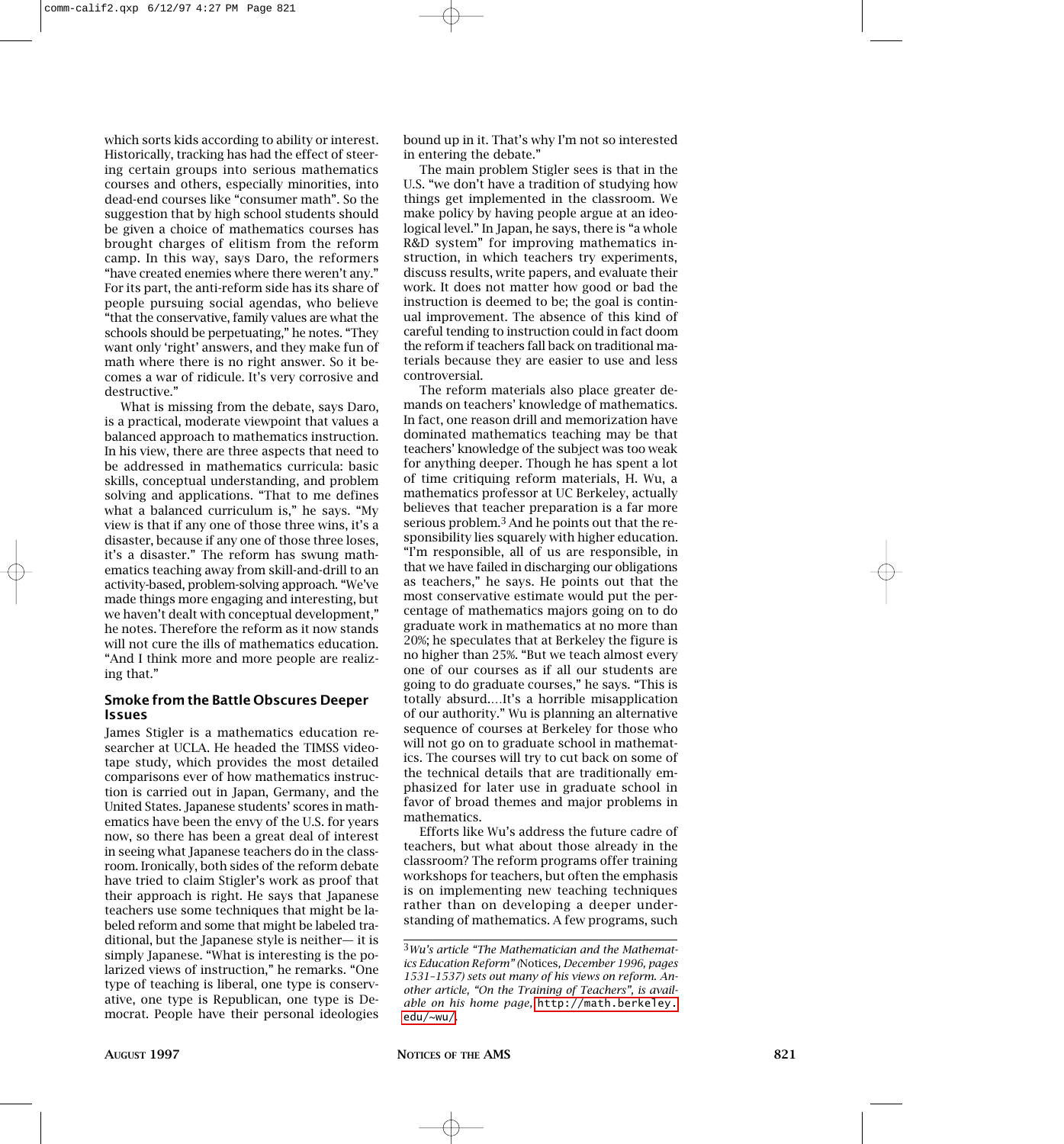as Starting With Math at UC Davis, that are unrelated to any particular program or pedagogy but simply aim to give teachers more mathematics. According to elementary school teacher Elaine Rosenfield, if you want "human calculators" who can correctly perform computations on cue, then no teacher training is necessary. "But if you want to help kids to understand and make connections, the teachers have to be able to see them too," she says. Rosenfield calls for ten days of staff development each year, which would cost California approximately \$200 million. To those who say it is too expensive, Rosenfield replies, "How expensive is ignorance?"

## **Has the Reform Gone Far Enough?**

Dick Stanley of UC Berkeley has worked over the past several years on a number of mathematics education projects and has accumulated and studied a wide variety of textbooks and materials. One of the benefits of the reform movement, says Stanley, is that it has gotten more students to like mathematics. "Bad attitudes toward mathematics, which we hear all the time— 'I was never good at math, I never liked math,' and this coming from educated and intelligent people—were a failing of math education in the past," he says. "So when students like math and are engaged in it, that's a plus."

However, he says, a deeper look at some of the reform programs shows that the content and students' understanding of it—is often weak. An observer in a reform classroom, finding a hum of activity and students discussing and engaged in their work, might conclude that the reform is working well. But according to Stanley, "observers largely have not understood the extent to which the surface positive features of [the reform] classrooms mask an unchanged lack of real understanding of the content." This round of reform has focused on pedagogy and process, not content. It has largely adopted the existing content of the traditional mathematics curriculum and overlaid it with new teaching methods. And the problem, says Stanley, is that the traditional curriculum is "in a terrible, sorry state." It is a confusing hodge-podge of topics, he says, with little connection among them and little sense of what the really important ideas are.

Stanley says that he sees whole courses, flaws and all, being taken over by reform. For example, the reform versions of some algebra courses have retained all "the old terrible things" like the overemphasis on factoring. Rather than challenging that overemphasis at its roots, the reform materials simply supply new ways of factoring, using manipulatives or diagrams or other "creative" activities. "You could make a much better curriculum by focusing on what content is taught and how it's taught," he remarks. "But people simply are not interested in doing that. That's not what this round of reform is about." Isn't this an area where mathematicians can help out? "I think for most mathematicians this stuff is just too distant," says Stanley. Some mathematicians will write down lists of topics students should know or advocate that certain topics that reformers have proposed to cut should be in the curriculum. "But making a contribution to conceptualizing whole high school courses in a clear and coherent way—they don't seem to be able to do that," he says.

#### **Fighting to Reach Common Ground**

Three years ago California plunged into a war over mathematics education, with the reformers on one side and their critics on the other. It is not clear yet which side is winning, but those opposing reform have won at least one victory. Late last year, amid mounting criticism of the reform, the state appointed a committee to produce the next mathematics curriculum framework a year ahead of schedule. Out of fifteen candidates recommended by the Curriculum Commission, the State Board accepted five and appointed another fourteen of its own choosing. There were immediate complaints that the Board had stacked the commission with anti-reformers, and the California Mathematics Council assembled a 3,000-signature petition protesting the Board's actions as well as the lack of reformminded appointees to the committee. In December the Board added three appointees perceived as in favor of reform. The mathematicians on the commission are Henry Alder of UC Davis, Ralph Cohen of Stanford University, Deborah Tepper Haimo of UC San Diego (who chairs the committee), William Jacob of UC Santa Barbara, Calvin Moore of UC Berkeley, and Bob Stein of California State University at San Bernardino. The committee also includes members of Mathematically Correct and HOLD.

After the controversy over its appointment, the committee had to contend with deep internal divisions over exactly what it was supposed to do. Some on the committee believed they should scrap the 1992 framework and construct a new one from scratch; others thought they should keep the 1992 framework largely intact and only introduce refinements and balance. The differences of opinion about what the committee was to do, combined with radically different outlooks on mathematics education, led to some very tense meetings. One member called them "the most heated meetings I've ever been to." An article in *Education Week* even speculated that the committee was so divided it might not be able to complete its task. However, by the time the committee met in early June it had produced a working draft of the framework. The commit-